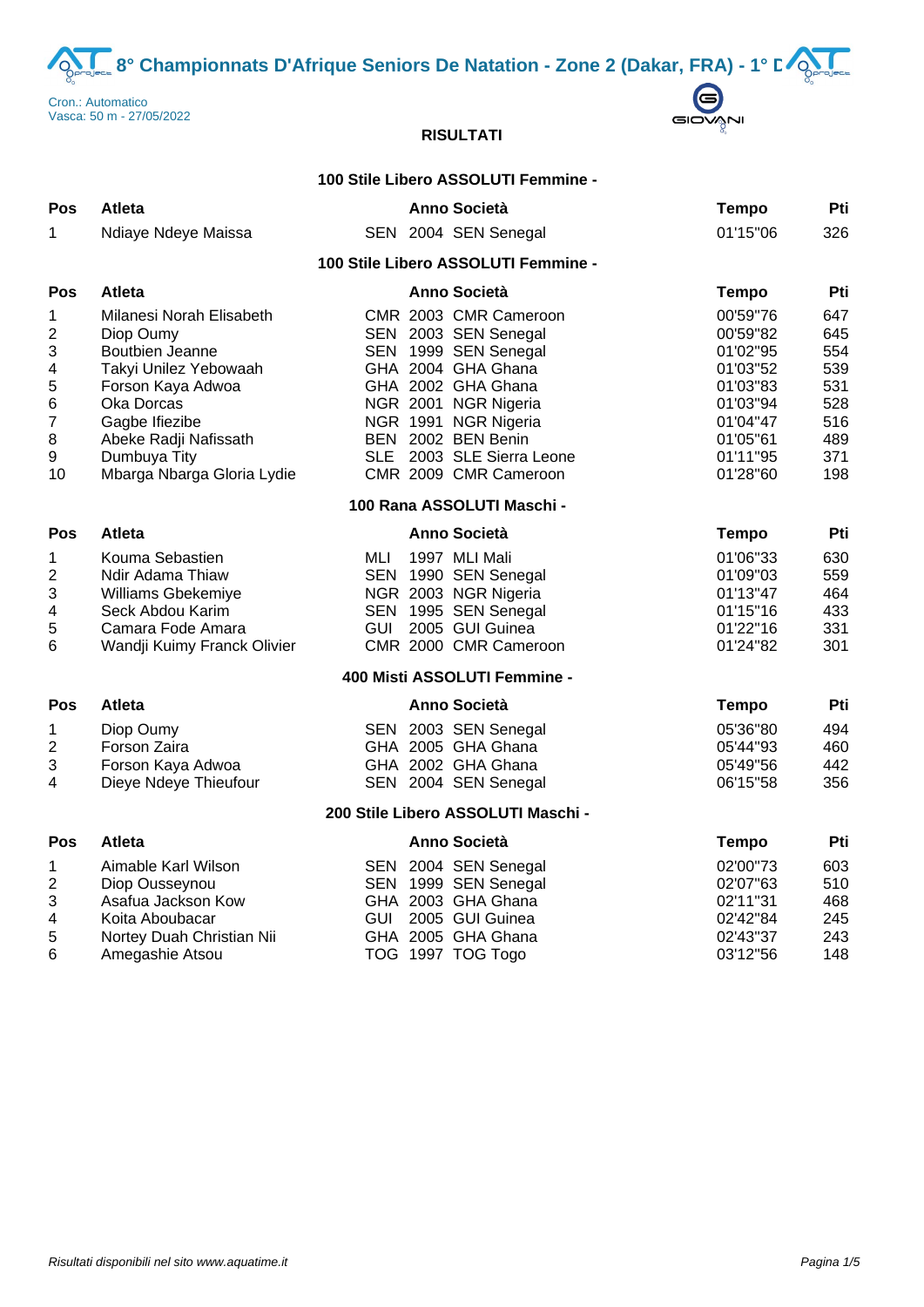**8° Championnats D'Afrique Seniors De Natation - Zone 2 (Dakar, FRA) - 1° DOS**<br> **CONSILIBRATION**<br> **CONSILIBRATION**<br> **CONSILIBRATION** 





# **RISULTATI**

## **200 Stile Libero ASSOLUTI Maschi -**

| Pos                                                                             | Atleta                                                                                                                                                                                                      |                                        | Anno Società                                                                                                                                                                          | <b>Tempo</b>                                                                                 | Pti                                                  |
|---------------------------------------------------------------------------------|-------------------------------------------------------------------------------------------------------------------------------------------------------------------------------------------------------------|----------------------------------------|---------------------------------------------------------------------------------------------------------------------------------------------------------------------------------------|----------------------------------------------------------------------------------------------|------------------------------------------------------|
| 1                                                                               | <b>Ganira Belly Cresus</b>                                                                                                                                                                                  | <b>BDI</b>                             | 2000 BDI Burundi                                                                                                                                                                      | 02'05"42                                                                                     | 537                                                  |
|                                                                                 |                                                                                                                                                                                                             |                                        | 50 Dorso ASSOLUTI Femmine -                                                                                                                                                           |                                                                                              |                                                      |
| Pos                                                                             | <b>Atleta</b>                                                                                                                                                                                               |                                        | <b>Anno Società</b>                                                                                                                                                                   | <b>Tempo</b>                                                                                 | Pti                                                  |
| 1<br>$\boldsymbol{2}$<br>3<br>4<br>$\mathbf 5$<br>$\,6$<br>$\overline{7}$       | Akiayefa Timipame Ere<br>Diop Oumy<br>Milanesi Norah Elisabeth<br>Thioune Ada<br>Adjei Nubia<br>Abeke Radji Nafissath<br>Diaby Inaya Paulette Aichat                                                        | <b>CIV</b>                             | NGR 1999 NGR Nigeria<br>SEN 2003 SEN Senegal<br>CMR 2003 CMR Cameroon<br>SEN 1998 SEN Senegal<br>GHA 2003 GHA Ghana<br>BEN 2002 BEN Benin<br>2006 CIV Ivory Coast                     | 00'31"31<br>00'31"57<br>00'32"77<br>00'33"00<br>00'33"01<br>00'35"55<br>00'44"13             | 639<br>624<br>558<br>546<br>545<br>437<br>228        |
|                                                                                 |                                                                                                                                                                                                             |                                        | 50 Dorso ASSOLUTI Maschi -                                                                                                                                                            |                                                                                              |                                                      |
| Pos                                                                             | <b>Atleta</b>                                                                                                                                                                                               |                                        | <b>Anno Società</b>                                                                                                                                                                   | <b>Tempo</b>                                                                                 | Pti                                                  |
| 1<br>$\boldsymbol{2}$<br>$\ensuremath{\mathsf{3}}$<br>4<br>5<br>$\,6$<br>7<br>8 | Aimable Steven<br>Ebingha Colins Obi<br>Aimable Karl Wilson<br>Seydou Lancina Alassane<br>Poku Dwumoh Papa Yaw Dwumoh<br>Wandji Kuimy Franck Olivier<br>Tokou Jean Yves Frejuste<br>Coulibaly Mehin Ibrahim | <b>NIG</b><br><b>CIV</b><br><b>CIV</b> | SEN 1999 SEN Senegal<br>NGR 2002 NGR Nigeria<br>SEN 2004 SEN Senegal<br>1993 NIG Niger<br>GHA 2003 GHA Ghana<br>CMR 2000 CMR Cameroon<br>2006 CIV Ivory Coast<br>2006 CIV Ivory Coast | 00'27"15<br>00'28"42<br>00'28"72<br>00'28"73<br>00'32"38<br>00'36"00<br>00'41"05<br>00'44"31 | 673<br>587<br>569<br>568<br>397<br>288<br>194<br>154 |
|                                                                                 |                                                                                                                                                                                                             |                                        | 50 Dorso ASSOLUTI Maschi -                                                                                                                                                            |                                                                                              |                                                      |
| <b>Pos</b>                                                                      | <b>Atleta</b>                                                                                                                                                                                               |                                        | <b>Anno Società</b>                                                                                                                                                                   | <b>Tempo</b>                                                                                 | Pti                                                  |
| 1<br>$\overline{2}$                                                             | Ndir Adama Thiaw<br><b>Ganira Belly Cresus</b>                                                                                                                                                              | <b>BDI</b>                             | SEN 1990 SEN Senegal<br>2000 BDI Burundi                                                                                                                                              | 00'30"07<br>00'31"29                                                                         | 495<br>440                                           |
|                                                                                 |                                                                                                                                                                                                             |                                        | 4x200 Stile Libero ASSOLUTI Femmine -                                                                                                                                                 |                                                                                              |                                                      |
| Pos                                                                             | <b>Società</b>                                                                                                                                                                                              |                                        |                                                                                                                                                                                       | <b>Tempo</b>                                                                                 | Pti                                                  |
| 1                                                                               | <b>SEN Senegal</b>                                                                                                                                                                                          |                                        |                                                                                                                                                                                       | 09'35"13                                                                                     | 512                                                  |
| $\overline{2}$                                                                  | (Drame Mariama, Boutbien Jeanne, Dieye Ndeye Thieufour, Diop Oumy)<br><b>GHA Ghana</b><br>(Takyi Unilez Yebowaah, Forson Zaira, Forson Kaya Adwoa, Adjei Nubia)                                             | 09'35"49                               | 511                                                                                                                                                                                   |                                                                                              |                                                      |
| 3                                                                               | <b>NGR Nigeria</b><br>(Oka Dorcas, Akiayefa Timipame Ere, Nmor Evelyn, Gagbe Ifiezibe)                                                                                                                      | 09'52"66                               | 468                                                                                                                                                                                   |                                                                                              |                                                      |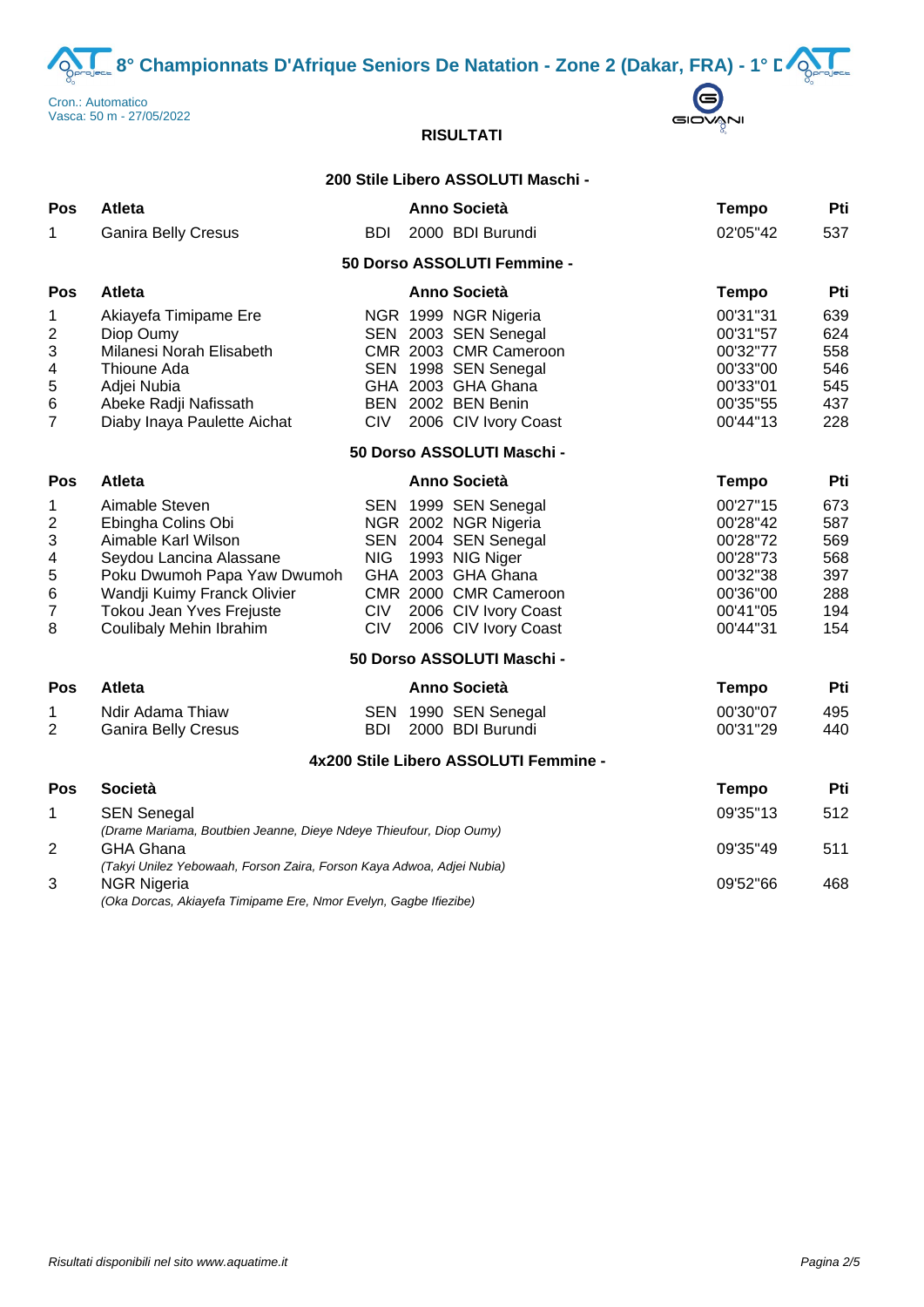**8° Championnats D'Afrique Seniors De Natation - Zone 2 (Dakar, FRA) - 1° D** $\sum_{n=27/05/2022}^{\text{matico}}$ 



# **RISULTATI**

### **100 Farfalla ASSOLUTI Maschi -**

| Pos                                              | Atleta                                                                                                                                               |            | Anno Società                                                                                                                                                        | <b>Tempo</b>                                                                     | Pti                                           |
|--------------------------------------------------|------------------------------------------------------------------------------------------------------------------------------------------------------|------------|---------------------------------------------------------------------------------------------------------------------------------------------------------------------|----------------------------------------------------------------------------------|-----------------------------------------------|
| 1<br>2<br>3<br>4<br>5<br>6<br>$\overline{7}$     | Jackson Abeku Gyekye<br>Ebingha Colins Obi<br>Aimable Steven<br>Kpanou Jefferson<br>Diop Mamadou<br>Napare Souleymane<br>Ankrah Titus Hector Twumasi |            | GHA 2000 GHA Ghana<br>NGR 2002 NGR Nigeria<br>SEN 1999 SEN Senegal<br>BEN 1998 BEN Benin<br>SEN 1995 SEN Senegal<br>BUR 2003 BUR Burkina Faso<br>GHA 2005 GHA Ghana | 00'54"17<br>00'55"00<br>00'56"15<br>01'01"26<br>01'03"52<br>01'08"79<br>01'16"36 | 760<br>726<br>683<br>525<br>471<br>371<br>271 |
|                                                  |                                                                                                                                                      |            | 100 Farfalla ASSOLUTI Maschi -                                                                                                                                      |                                                                                  |                                               |
| Pos                                              | Atleta                                                                                                                                               |            | <b>Anno Società</b>                                                                                                                                                 | <b>Tempo</b>                                                                     | Pti                                           |
| 1                                                | <b>Ganira Belly Cresus</b>                                                                                                                           | <b>BDI</b> | 2000 BDI Burundi                                                                                                                                                    | 00'58"68                                                                         | 598                                           |
|                                                  |                                                                                                                                                      |            | 200 Stile Libero ASSOLUTI Femmine -                                                                                                                                 |                                                                                  |                                               |
| Pos                                              | <b>Atleta</b>                                                                                                                                        |            | Anno Società                                                                                                                                                        | <b>Tempo</b>                                                                     | Pti                                           |
| 1<br>2<br>3<br>$\overline{\mathbf{4}}$<br>5<br>6 | Milanesi Norah Elisabeth<br>Diop Oumy<br>Forson Kaya Adwoa<br>Forson Zaira<br>Drame Mariama<br>Gagbe Ifiezibe                                        |            | CMR 2003 CMR Cameroon<br>SEN 2003 SEN Senegal<br>GHA 2002 GHA Ghana<br>GHA 2005 GHA Ghana<br>SEN 2006 SEN Senegal<br>NGR 1991 NGR Nigeria                           | 02'12"45<br>02'15"24<br>02'18"40<br>02'20"84<br>02'23"77<br>02'25"36             | 620<br>583<br>543<br>516<br>485<br>469        |
|                                                  |                                                                                                                                                      |            | 400 Misti ASSOLUTI Maschi -                                                                                                                                         |                                                                                  |                                               |
| Pos                                              | <b>Atleta</b>                                                                                                                                        |            | <b>Anno Società</b>                                                                                                                                                 | <b>Tempo</b>                                                                     | Pti                                           |
| 1<br>2                                           | Kebe Momar Djim Balla<br>Diop Mamadou                                                                                                                |            | SEN 2006 SEN Senegal<br>SEN 1995 SEN Senegal                                                                                                                        | 05'28"63<br>05'37"76                                                             | 408<br>376                                    |
|                                                  |                                                                                                                                                      |            | 400 Misti ASSOLUTI Maschi -                                                                                                                                         |                                                                                  |                                               |
| Pos                                              | Atleta                                                                                                                                               |            | <b>Anno Società</b>                                                                                                                                                 | <b>Tempo</b>                                                                     | Pti                                           |
| 1<br>2<br>3                                      | Aimable Karl Wilson<br><b>Malack Francois</b><br>Diallo Elhadj N'Gnane                                                                               | <b>GUI</b> | SEN 2004 SEN Senegal<br>SEN 1993 SEN Senegal<br>2003 GUI Guinea                                                                                                     | 05'20"78<br>05'26"37<br>06'09"67                                                 | 439<br>417<br>286                             |
|                                                  |                                                                                                                                                      |            | 200 Rana ASSOLUTI Femmine -                                                                                                                                         |                                                                                  |                                               |
| Pos                                              | <b>Atleta</b>                                                                                                                                        |            | Anno Società                                                                                                                                                        | <b>Tempo</b>                                                                     | Pti                                           |
| 1<br>$\sqrt{2}$<br>3<br>4<br>5<br>6              | Nmor Evelyn<br>Boutbien Jeanne<br>Dieye Ndeye Thieufour<br>Forson Zaira<br>Forson Kaya Adwoa<br>Soares Furtados Erica                                |            | NGR 2001 NGR Nigeria<br>SEN 1999 SEN Senegal<br>SEN 2004 SEN Senegal<br>GHA 2005 GHA Ghana<br>GHA 2002 GHA Ghana<br>CPV 2000 CPV Cape Verde                         | 02'58"20<br>03'06"19<br>03'08"10<br>03'14"81<br>03'16"99<br>03'18"61             | 474<br>415<br>403<br>362<br>350<br>342        |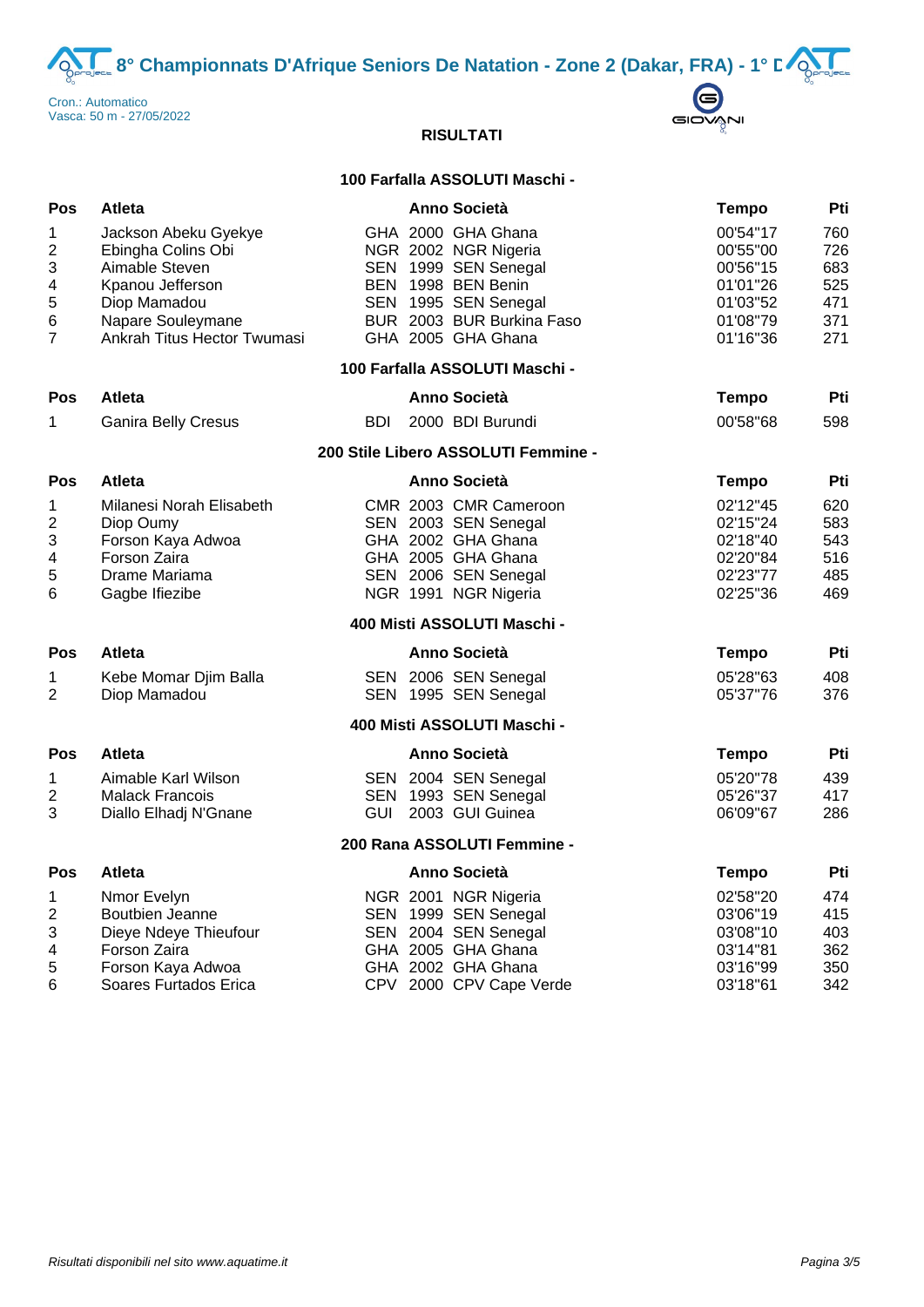8° Championnats D'Afrique Seniors De Natation - Zone 2 (Dakar, FRA) - 1° D<sup>2</sup>





# **RISULTATI**

|                                                                                      |                                                                                                                                                                                                                                                                                                                             |                                 | 200 Rana ASSOLUTI Femmine -                                                                                                                                                                                                                                                                                                                              |                                                                                                                                                                      |                                                                                                |
|--------------------------------------------------------------------------------------|-----------------------------------------------------------------------------------------------------------------------------------------------------------------------------------------------------------------------------------------------------------------------------------------------------------------------------|---------------------------------|----------------------------------------------------------------------------------------------------------------------------------------------------------------------------------------------------------------------------------------------------------------------------------------------------------------------------------------------------------|----------------------------------------------------------------------------------------------------------------------------------------------------------------------|------------------------------------------------------------------------------------------------|
| <b>Pos</b>                                                                           | <b>Atleta</b>                                                                                                                                                                                                                                                                                                               |                                 | <b>Anno Società</b>                                                                                                                                                                                                                                                                                                                                      | <b>Tempo</b>                                                                                                                                                         | Pti                                                                                            |
| 1                                                                                    | Drame Mariama                                                                                                                                                                                                                                                                                                               |                                 | SEN 2006 SEN Senegal                                                                                                                                                                                                                                                                                                                                     | 03'08"33                                                                                                                                                             | 401                                                                                            |
|                                                                                      |                                                                                                                                                                                                                                                                                                                             |                                 | 50 Rana ASSOLUTI Maschi -                                                                                                                                                                                                                                                                                                                                |                                                                                                                                                                      |                                                                                                |
| Pos                                                                                  | Atleta                                                                                                                                                                                                                                                                                                                      |                                 | Anno Società                                                                                                                                                                                                                                                                                                                                             | <b>Tempo</b>                                                                                                                                                         | Pti                                                                                            |
| 1                                                                                    | Seck Abdou Karim                                                                                                                                                                                                                                                                                                            |                                 | SEN 1995 SEN Senegal                                                                                                                                                                                                                                                                                                                                     | 00'33"98                                                                                                                                                             | 445                                                                                            |
|                                                                                      |                                                                                                                                                                                                                                                                                                                             |                                 | 50 Rana ASSOLUTI Maschi -                                                                                                                                                                                                                                                                                                                                |                                                                                                                                                                      |                                                                                                |
| Pos                                                                                  | <b>Atleta</b>                                                                                                                                                                                                                                                                                                               |                                 | <b>Anno Società</b>                                                                                                                                                                                                                                                                                                                                      | <b>Tempo</b>                                                                                                                                                         | Pti                                                                                            |
| 1<br>2<br>3<br>4<br>5<br>6<br>$\overline{7}$<br>8<br>9<br>10<br>11<br>12<br>13<br>14 | Kouma Sebastien<br>Ndir Adama Thiaw<br>Niane El Hadji Adama<br>Nmor Ifeakachuku<br>Williams Gbekemiye<br>Darboe Omar<br>Asafua Jackson Kow<br>Camara Fode Amara<br>Mayala Freddy<br><b>Barrie Saidu</b><br>Mico Eyenga Diosdado Joaquin<br>Obama Nkara Higinio Ndong<br>Coulibaly Mehin Ibrahim<br>Tokou Jean Yves Frejuste | MLI<br><b>CIV</b><br><b>CIV</b> | 1997 MLI Mali<br>SEN 1990 SEN Senegal<br>SEN 1993 SEN Senegal<br>NGR 1996 NGR Nigeria<br>NGR 2003 NGR Nigeria<br>GAM 1997 GAM Gambia<br>GHA 2003 GHA Ghana<br>GUI 2005 GUI Guinea<br>CGO 2000 CGO Congo<br>SLE 2003 SLE Sierra Leone<br>GEQ 1994 GEQ Ecuatorial Guinea<br>GEQ 2003 GEQ Ecuatorial Guinea<br>2006 CIV Ivory Coast<br>2006 CIV Ivory Coast | 00'29"45<br>00'30"83<br>00'31"24<br>00'31"30<br>00'33"19<br>00'33"38<br>00'34"44<br>00'34"92<br>00'36"80<br>00'39"00<br>00'39"94<br>00'41"04<br>00'42"51<br>00'46"17 | 684<br>596<br>573<br>569<br>477<br>469<br>427<br>410<br>350<br>294<br>274<br>252<br>227<br>177 |
|                                                                                      |                                                                                                                                                                                                                                                                                                                             |                                 | 50 Farfalla ASSOLUTI Femmine -                                                                                                                                                                                                                                                                                                                           |                                                                                                                                                                      |                                                                                                |
| Pos<br>1<br>2                                                                        | <b>Atleta</b><br>Diop Oumy<br>Akiayefa Timipame Ere                                                                                                                                                                                                                                                                         |                                 | <b>Anno Società</b><br>SEN 2003 SEN Senegal<br>NGR 1999 NGR Nigeria                                                                                                                                                                                                                                                                                      | <b>Tempo</b><br>00'28"03<br>00'29"01                                                                                                                                 | Pti<br>662<br>597                                                                              |
| 3<br>4<br>5<br>6                                                                     | Adjei Nubia<br>Milanesi Norah Elisabeth<br>Drame Mariama<br>Dumbuya Tity                                                                                                                                                                                                                                                    |                                 | GHA 2003 GHA Ghana<br>CMR 2003 CMR Cameroon<br>SEN 2006 SEN Senegal<br>SLE 2003 SLE Sierra Leone                                                                                                                                                                                                                                                         | 00'29"75<br>00'29"81<br>00'33"77<br>00'34"06                                                                                                                         | 553<br>550<br>378<br>369                                                                       |
|                                                                                      |                                                                                                                                                                                                                                                                                                                             |                                 | 50 Farfalla ASSOLUTI Femmine -                                                                                                                                                                                                                                                                                                                           |                                                                                                                                                                      |                                                                                                |
| <b>Pos</b>                                                                           | <b>Atleta</b>                                                                                                                                                                                                                                                                                                               |                                 | <b>Anno Società</b>                                                                                                                                                                                                                                                                                                                                      | <b>Tempo</b>                                                                                                                                                         | Pti                                                                                            |
| 1                                                                                    | Dieye Ndeye Thieufour                                                                                                                                                                                                                                                                                                       |                                 | SEN 2004 SEN Senegal                                                                                                                                                                                                                                                                                                                                     | 00'34"60                                                                                                                                                             | 351                                                                                            |